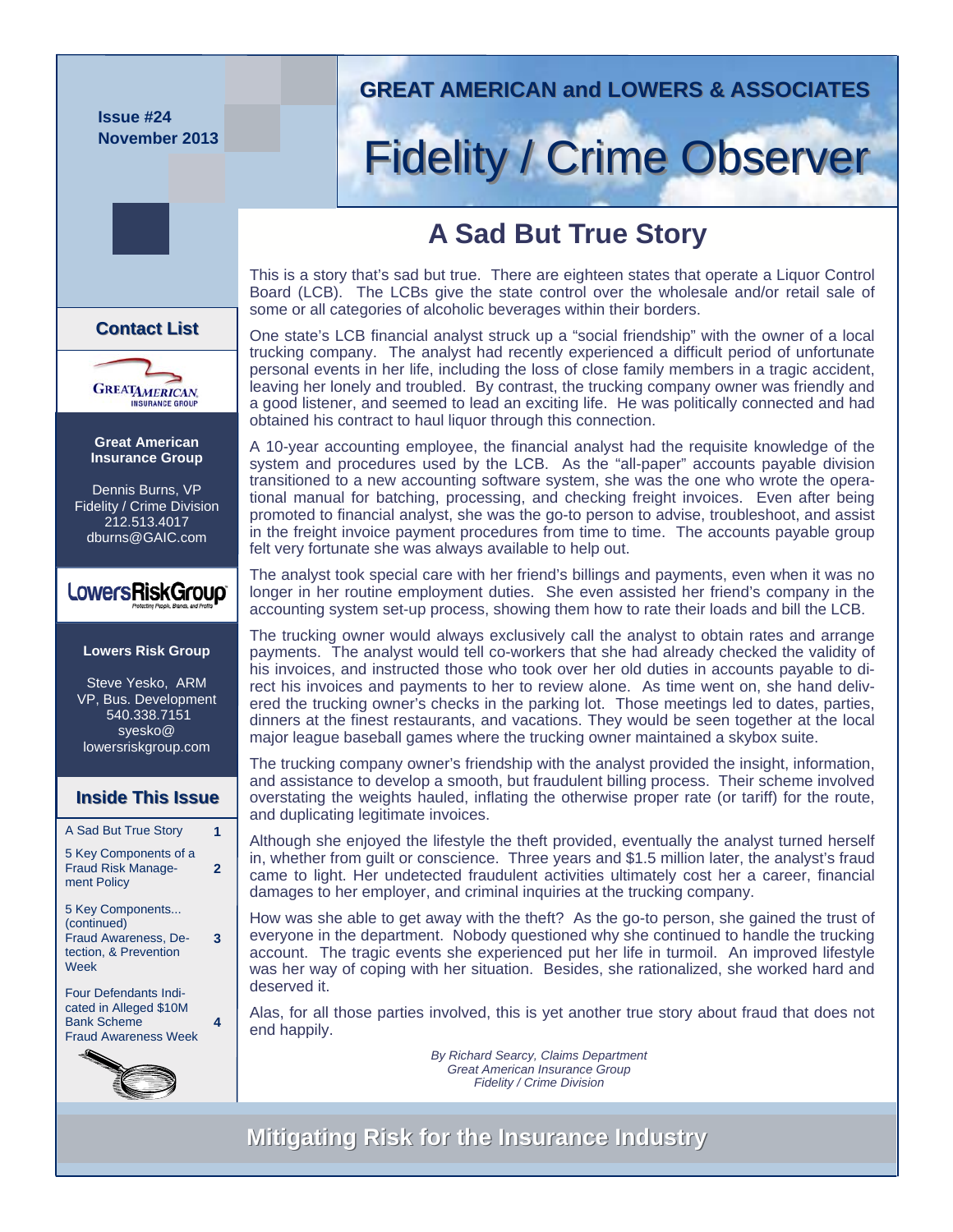# **5 Key Components of a Fraud Risk Management Policy**

All organizations are vulnerable to occupational fraud, and that fraud costs an enormous amount of money (\$652 billion a year in the U.S. according to ACFE research as summarized in this [occupa](http://www.lowersriskgroup.com/blog/2013/03/26/occupational-fraud-infographic/)[tional fraud infographic](http://www.lowersriskgroup.com/blog/2013/03/26/occupational-fraud-infographic/)). As a result, a comprehensive fraud risk management policy is an essential component of an overarching enterprise risk management plan. An effective fraud risk management policy originates with the risk analysis that must underlie the policy, by identifying the concrete organization-specific fraud risks that must be mitigated.

Systematic planning and implementation across these five basic areas will put your [fraud risk man](http://www.lowersriskgroup.com)[agemen](http://www.lowersriskgroup.com)t program on the path to success.



#### **1. Identify a "risk owner" in your organization.**

Upper management must be engaged in organizational policies aimed at mitigating risk. Management's responsibility is clear and the message from the top must be one of zero tolerance. Such a top-down approach helps to establish the corporate culture, one devoid of occupational theft/ fraud. That said, a member of upper management should be charged with championing and overseeing the risk analysis, including determining if/how identified risks should be addressed. As with every important management function, this task will include process definition, goal setting, measurement, and reporting on a timely basis.

**Occupational fraud costs an enormous amount of money—5% of annual revenues— \$652 billion a year in the U.S. alone, according to ACFE research.** 



#### **2. Analyze your organizational structure and functions to identify fraud risks.**

Assessment of risks will be part structural (e.g., reporting or control over access to information and finances) and part functional (e.g., how specific activities are organized to achieve objectives). The assessment may be part of an ongoing or regularly scheduled process, and it may also be triggered by significant changes in the organization's objectives or by growth. What is clear is that you cannot mitigate risks you do not perceive or understand – the assessment is crucial. A sound and thorough risk assessment methodology is crucial for success.

#### **3. Determine which, if any, risks should be rejected.**

Based on the analysis, you may determine that the costs associated with identifying the fraud risks of a business service or product far exceed their value. For example, such an outcome may be associated with new business opportunities. With no prior data from which to draw conclusions regarding the risk(s), it can be difficult to assess and determine appropriate treatment of such risk. In other words, a determination of which, if any, risks may be rejected should become part of your evaluation of new markets or new lines of business.

#### **4. Determine which risks can be mitigated via risk-sharing arrangements.**

Of course, insurance is the most common form of risk sharing or transfer in any organization. Determining whether losses due to fraud are adequately covered will be an important part of your analysis. In some cases, you may be able to mitigate risks further through expanded insurance coverage, depending on the character of the risks.

You may also find ways to share or transfer risks via contract to partner or supplier organizations. This suggests that analyzing your contractual relationships with other organizations would be part of your basic fraud assessment. For example, mitigating fraud losses within contractual relationships may require negotiating greater visibility into contractors' financial performance.

*Continued on page 3*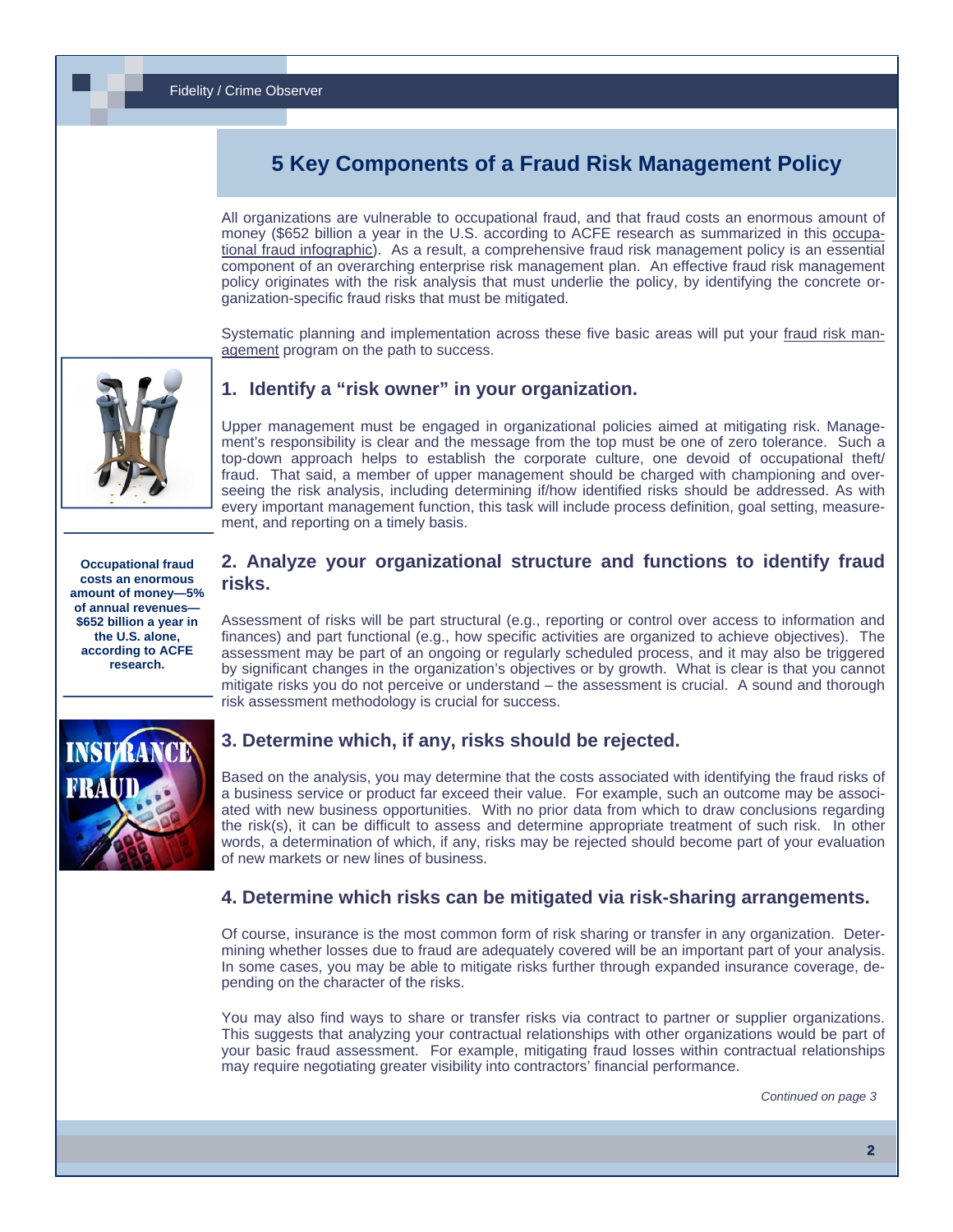Fidelity / Crime Observer

# **5 Key Components of a Fraud Risk Management Policy (continued)**

#### **5. Identify how to manage risks that are retained.**

The risks that you fully retain will be intrinsic to your core business activities. Every organization has to manage finances, people, and routine relationships with vendors, customers, partners, and regulators. In all of these internal activities, you may identify theft/fraud risks that require deliberate management through effective controls of different sorts. The final step in your fraud risk management policy is to define what these controls are and how you will measure their effectiveness. This can be a big job, but it should help mitigate fraud risks and likely will create a better performing organization, overall.

Corporate fraud will continue to present a threat to people, brands, and profits for the foreseeable future. As your organization strives to address these risks, while maintaining compliance with internal governance and government regulations, it's easy to get lost in the details, become complacent, or purely reactive. Perseverance is the key!

The fundamentals of a sound corporate fraud risk management policy, as outlined here, should remind you to approach the topic with a well structured and systematic approach.

> *By Brad Moody [Vice President, CIT and Financial Institution Relationships](http://www.lowersriskgroup.com/news/index.php?id=11) Lowers Risk Group*

### **Fraud Awareness, Detection, & Prevention Week**

To help shine a spotlight on a global problem, Lowers Risk Group participated in International Fraud Awareness Week on November 3-9, 2013 as an official supporter to promote anti-fraud awareness and prevention. Fraud awareness is critical at a time when organizations around the world lose an estimated 5 percent of their annual revenues to fraud, according to a survey of business owners or risk professionals conducted by the Association of Certified Fraud Examiners (ACFE). Business leaders and employees are encouraged to proactively take steps to minimize the impact of fraud by promoting anti-fraud awareness and education.

There are some basic steps that any organization can and should take to help combat fraud:

- **Establish and Communicate a Corporate Fraud Policy** to address fraud *before* it happens. Download a **Sample Fraud Policy** (PDF) provided by the ACFE.
- $\Rightarrow$  **Take a [Fraud Prevention Check-Up](http://www.acfe.com/fraud-prevention-checkup.aspx)** to help identify your exposure to and then determine how best to manage your fraud risks.
- $\Rightarrow$  **Establish an Anti-Fraud Hotline.** With their proven record of deterring and detecting unethical or illegal activity, an anonymous fraud hotline is a critical internal control that should be considered by any organization. Ask us about our partnership with a leading provider of whistleblower hotline solutions.
- $\Rightarrow$  Utilize readily available Anti-Fraud Resources to help train your employees and increase awareness of the potential for theft/fraud within your organization.
- $\Rightarrow$  **Buy Good Crime Insurance.** Ask us or your insurance broker for a referral to reputable providers of crime insurance that will meet your needs and budget.

For more information about Lowers & Associates' Occupational Theft/Fraud Assessment, Investigation, Mitigation, and Loss/Claims Services, please visit [www.lowersrisk.com/services/fraud](http://www.lowersrisk.com/services/fraud-investigations.php)[investigations.php](http://www.lowersrisk.com/services/fraud-investigations.php).

> *Source: The Association of Certified Fraud Examiners (ACFE)*

**Establish and communicate a corporate fraud policy to address fraud**  *before* **it happens.**

*Continued from page 2*



**Utilize readily available anti-fraud resources to help train your employees and increase awareness of fraud within your organization.**